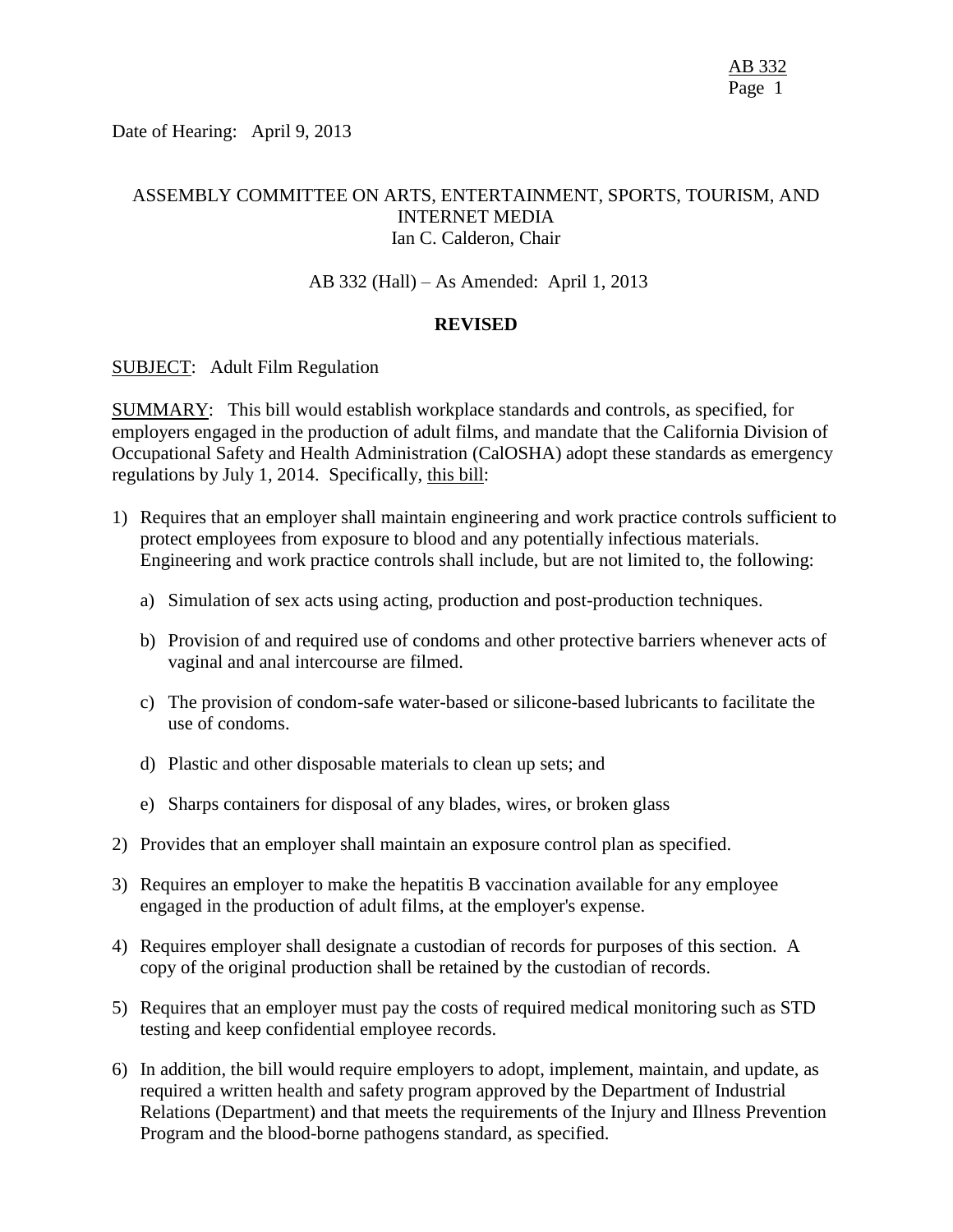- 7) Maintains that an employer shall provide Department-approved information and training on health and safety, as specified, and that the training must be made at the employer's expense.
- 8) This bill contains the following definitions:
	- a) "Adult film" means the production of any film, video, multimedia, or other recorded representation of sexual intercourse for the sexual stimulation of the viewer that may involve exposure to blood-borne pathogens or other potentially infectious materials.
	- b) "Employee" means a person who is an employee, independent contractor, or unpaid individual, regardless of whether the person is shown in the adult film, who performs a penetrative sexual act or an act for the sexual stimulation of the viewer that involves exposure to blood-borne pathogens or other potentially infectious materials.
	- c) "Employer" means a company, partnership, corporation, or individual engaged in the production of an adult film.
	- d) "Sexually transmitted disease" or "STD" means any infection commonly spread by sexual conduct, including, but not limited to HIV/AIDS, gonorrhea, syphilis, chlamydia, hepatitis, genital human papillomavirus infection, and genital herpes.
- 9) Declares that the protection of workers in the adult film industry (AFI) is the responsibility of multiple layers of government and that this section shall not be construed to prohibit a city, county, or city and county from implementing a local ordinance regulating the AFI if the local ordinance is consistent with this section.
- 10) Requires that the Occupational Safety and Health Standards Board adopt emergency regulations to implement this section no later than July 1, 2014.
- 11) States that nothing in this section should be construed to require condoms, barriers, or other personal protective equipment to be visible in the final production of an adult film.

#### EXISTING FEDERAL LAW:

- 1) The First Amendment to the United States Constitution provides that Congress shall make no law respecting an establishment of religion, or prohibiting the free exercise thereof; or abridging the freedom of speech, or of the press; or the right of the people peaceably to assemble, and to petition the Government for a redress of grievances.
- 2) Producers of books, magazines, periodicals, films, videotapes, or other matter which contain visual depictions of actual, not simulated, sexually explicit conduct are required to maintain records of each performer portrayed in a visual depiction of sexually explicit conduct and to affix a statement to the product describing where the records are located. [Title 18 United States Code (USC) Section 2257.]
- 3) Each employer shall furnish to each of his employees employment in a place of employment which are free from recognized hazards that are causing or likely to cause death or serious injury or serious physical harm to his employees and shall comply with all occupational safety standards. [29 USC 654, Section 5(a).]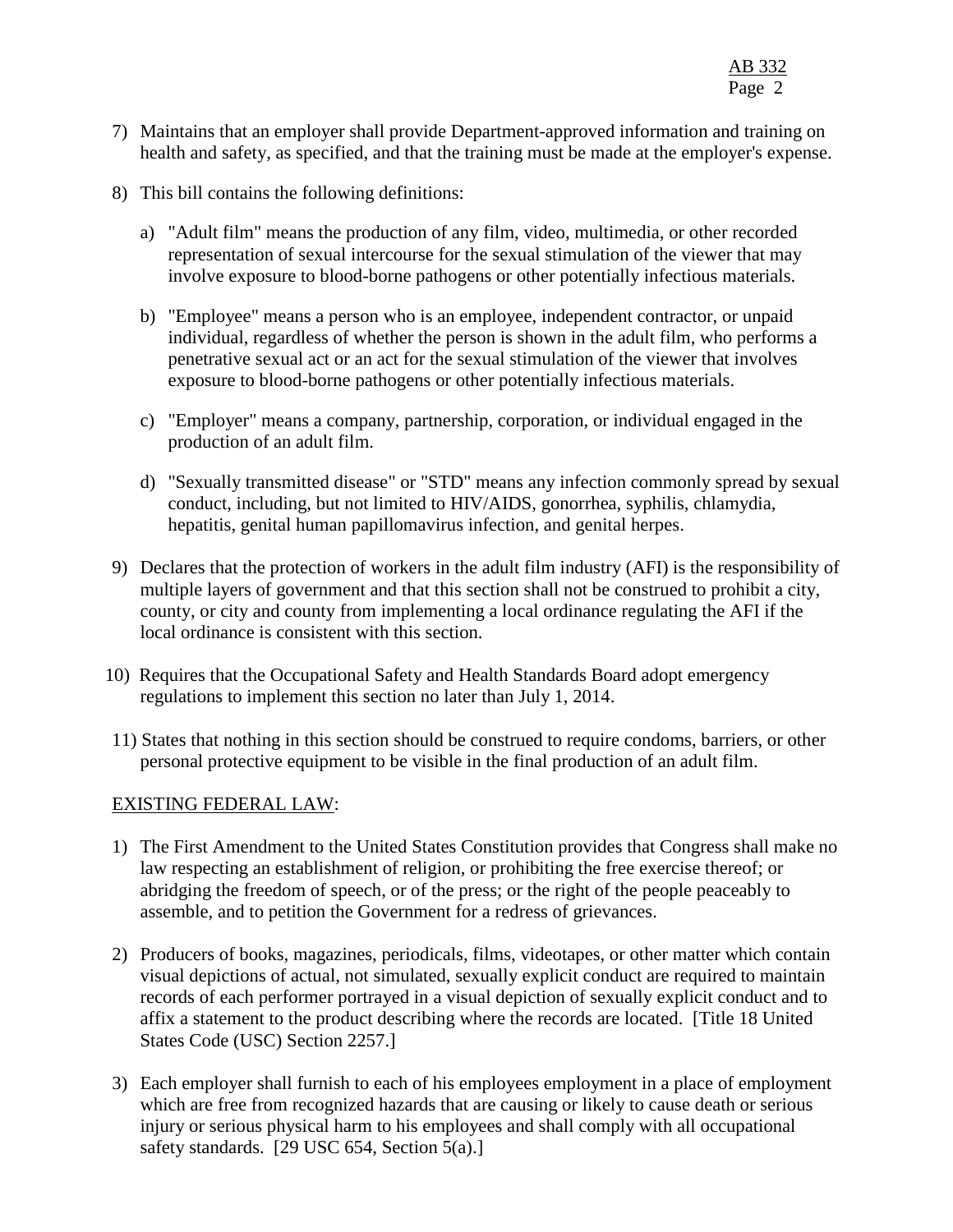### EXISTING STATE LAW:

- 1) Creates the Occupational Safety and Health Standards Board within the Department of Industrial Relations. (Labor Code Section 140.)
- 2) Provides that the board, by an affirmative vote of at least four members, may adopt, amend or repeal occupational safety and health standards and orders. [Labor Code Section  $142.3(a)(1).$
- 3) Declares that the board shall be the only agency in the state authorized to adopt occupational safety and health standards. [Labor Code Section 142.3(a)(1).]
- 4) States that the board shall adopt standards at least as effective as the federal standards for all issues for which federal standards have been promulgated under Section 6 of the Occupational Safety and Health Act of 1970 (P.L. 91-596) within six months of the promulgation date of the federal standards and which, when applicable to products which are distributed or used in interstate commerce, are required by compelling local conditions and do not unduly burden interstate commerce. [Labor Code Section 142.3(2).]

## FISCAL EFFECT: Unknown

#### COMMENTS:

1) Author and Supporter's Statement of Purpose: To Provide Workplace Safety for Workers in the Adult Film Industry:

According to the author, "The AFI generates an estimated \$14 billion a year in revenue. California based production of adult films account for the vast majority of this business, employing thousands of Californians and generating millions of dollars in tax revenue.

"Workers in agriculture, food services, healthcare, construction and many other industries benefit from stringent work place safety requirements that keep workers' compensation costs down and ensure a safe environment to earn a living. The AFI, given the type of work required, disproportionately exposes actors to a range of health and safety risks. The industry is largely self-regulated and has done an inadequate job of protecting its employees from disease infection.

"This measure, consistent with Los Angeles County's recent voter approved Measure B, will provide statewide uniformity needed to ensure that the thousands of actors employed in this multi-billion dollar industry are given reasonable workplace safety protections needed to reduce exposure to HIV and other blood-borne diseases."

According to information provided by the sponsor, AIDS Healthcare Foundation, "The AFI accounts for thousands of workplace disease infections in California every year. During the production of adult films, workers, including but not limited to performers, are exposed to a number of sexually transmitted diseases. ... At any given time, there are approximately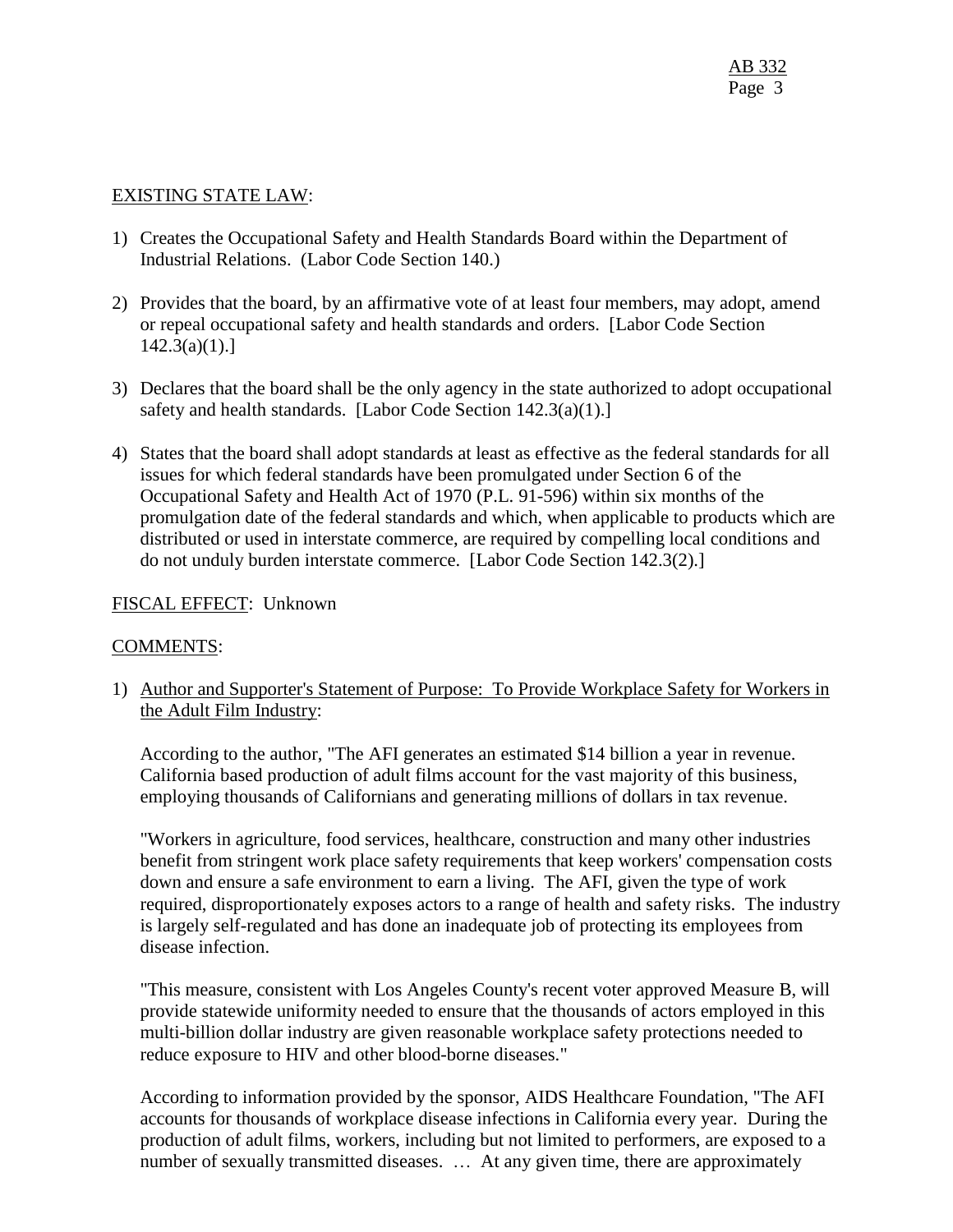2,000-3,000 Californians who are employed as performers, but the roll call of performers is constantly shifting.

"According to the Los Angeles County Department of Public Health, workers in the AFI are ten times more likely to be infected with a sexually transmitted disease than members of the population at large. Also, a recent study found that 2/3 of the female study subjects and 1/3 of the male subjects had an STD, vastly exceeding the STD rates in the general population, and that 69% of them had worked in an adult film in the previous 30 days.

"In addition, similar to the garment industry, the AFI provides unusual obstacles to enforcement: there is not a clear employer-employee relationship and the filmmakers that actually employ the performers are often fly-by-night businesses that are hard to track down and may no longer exist.

"The AFI has steadfastly refused to take any steps to protect its workers from diseases spread by blood-borne pathogens. Therefore, this bill clarifies CalOSHA's authority relative to the AFI."

## 2) Opposition:

## a) AB 332 Standard is More Dangerous to Adult Film Performers Than Existing Practice:

According to the Free Speech Coalition, AB 332 would substitute a less safe protocol for the existing test-based standard in place for adult film shoots, saying, "Currently, the adult movie industry does not require any performer to engage in filming with an HIVpositive individual. The industry adopted the blood-borne pathogen plan (BBP) in which EVERY performer is required undergo advanced and regular testing for HIV or wear condoms. Under industry testing protocols, all producers and/or directors require performers to confirm a current negative test panel prior to shooting. Each performer is also entitled to receive confirmation that her partner has current negative test results, thereby protecting EVERY performer from the risk of transmission. The testing protocols are based on recommendations of medical experts. In large part due to the testing protocols, there has not been a single reported incident of on-set transmission in over eight years.

"Unfortunately, AB 332 will abandon this testing protocol, leaving performers without the ability to identify the status of their sexual partners. Instead, performers will be forced to engage in sexual activity with individuals who are HIV positive; a significant rollback of the industry's health and safety plan. According to the FDA, the proper use of condoms still carries a risk of transmission. Therefore, AB 332 will actually put performers in greater risk of infection than under the industry's own standards; currently, a performer is notified of his or her positive test BEFORE any sexual contact and the positive performer is prohibited from participating in a movie shoot."

This sentiment is echoed, and a further concern is raised by opponents, best stated in an editorial written in response to an earlier proposal, similar that in AB 332, which points out that if the safety standard in AB 332 is adopted, HIV positive actors MUST be allowed to return to the set, saying, "Condoms undeniably help lower the risks of HIV infection. But that doesn't mean the government should mandate condom use in adult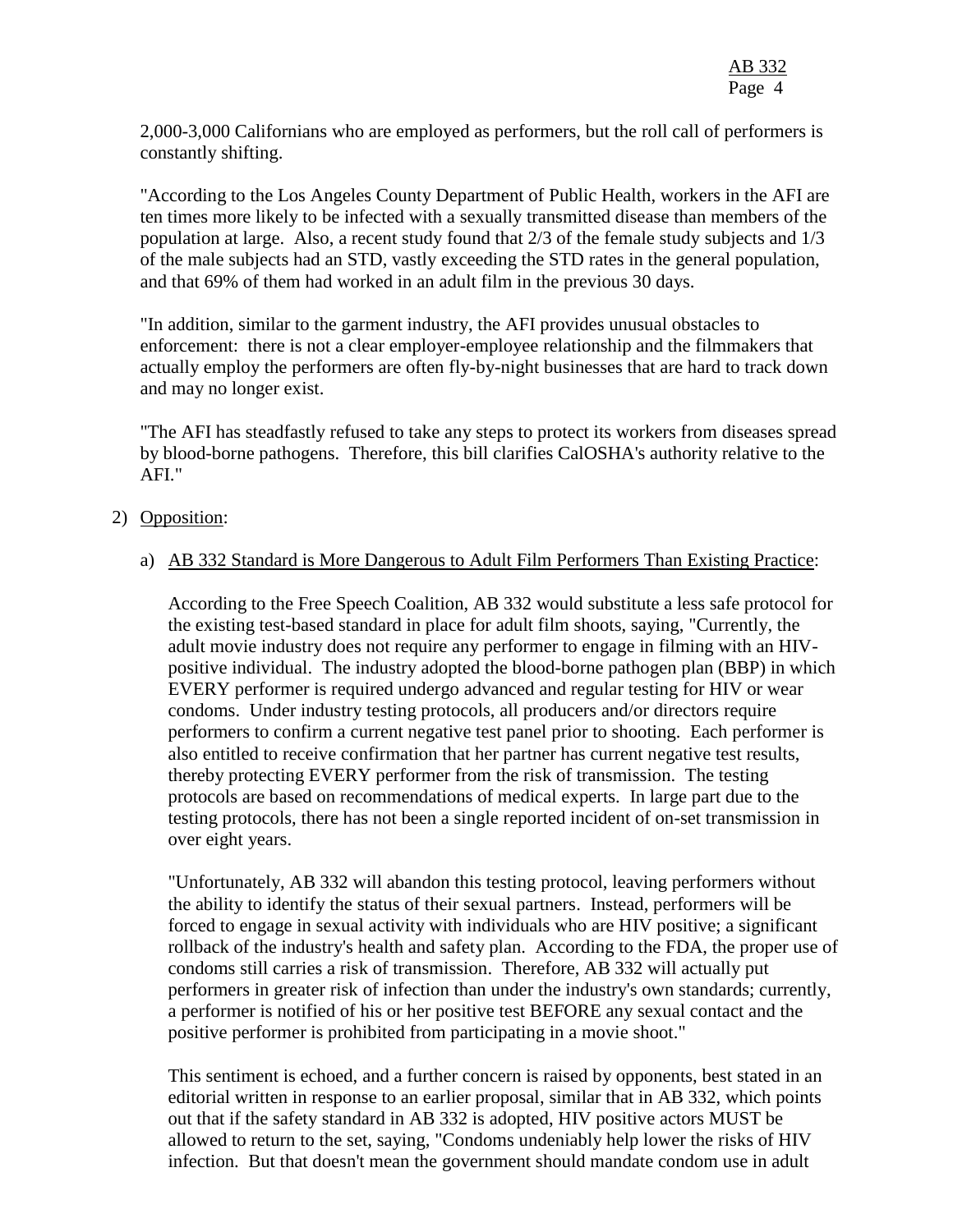movies - and it certainly doesn't mean that such regulation is a good idea. For one, the AFI would have to make every performer an employee to satisfy the California's Division of Occupational Safety and Health, better known as CalOSHA, laws. This would be detrimental: California's anti-discrimination laws prohibit requiring an HIV test as a condition of employment; therefore the AFI's current testing process, in which every performer is tested for HIV monthly, would be illegal. Nor would adult film producers be allowed to 'discriminate' by refusing employment to HIV-positive performers. As a result, untested and HIV-positive performers would be able to work in the industry, raising the risks of HIV outbreaks - particularly since condom breakage or slippage can occur." *Not-So-Safe Sex* (Padilla) Jan.2009, Forbes.com.

#### b) AB 332 is Unnecessary and Will Drive an Important Industry Away:

The Valley Industry and Commerce Association (VICA) writes the committee in order to strongly oppose AB 332 (Hall), based upon their belief, "It creates an unnecessary additional workplace safety standard on adult film production under the guise of HIV prevention." In support of their position, they offer the following, "Between April of 2006 and December of 2012 there have been 46,283 new cases of HIV reported in the state of California. During that same time period only two adult film performers contracted HIV - off set - in their personal lives. No transmission of HIV has occurred on an adult set since 2004 nationwide.

"Furthermore, LA County developed an epidemiological profile in 2009 and a comprehensive HIV plan for 2012-14. Neither of these documents identified the AFI as a risk or a place where the county should focus any of its resources for HIV prevention. … AB 332 is a bureaucratic solution without a problem. The best way to prevent the transmission of HIV and other STDs is by providing quality information and sexual health services. All of these services are successfully provided through industry protocols and best practices, which were created out of the necessity to protect actor health."

They conclude by sharing their concern that the bill will drive industry out of California, noting, "This six billion dollar industry generates millions in state and local tax revenue annually. Adult film production is responsible for a sizable number of jobs in the San Fernando Valley and Los Angeles County, including but not limited to actors, producers, directors, editors, cinematographers, sound technicians, costumers and craft services who would otherwise be out-of-work due to the runaway of mainstream film production. We ask that you oppose AB 332 and protect film production of all types in California."

3) Background:

## a) Incidents of Adult Film Performers' Exposure to HIV and Other STD's Gives Rise to Concerns Over Industry Practices:

According to information submitted by the bill's supporters, "The US AFI produces 4,000 to 11,000 films and earns an estimated \$9 to \$13 billion in gross revenues annually. California is the largest center for adult film production worldwide, although adult film production occurs throughout the United States. An estimated 200 production companies in Los Angeles employ up to 1,500 workers.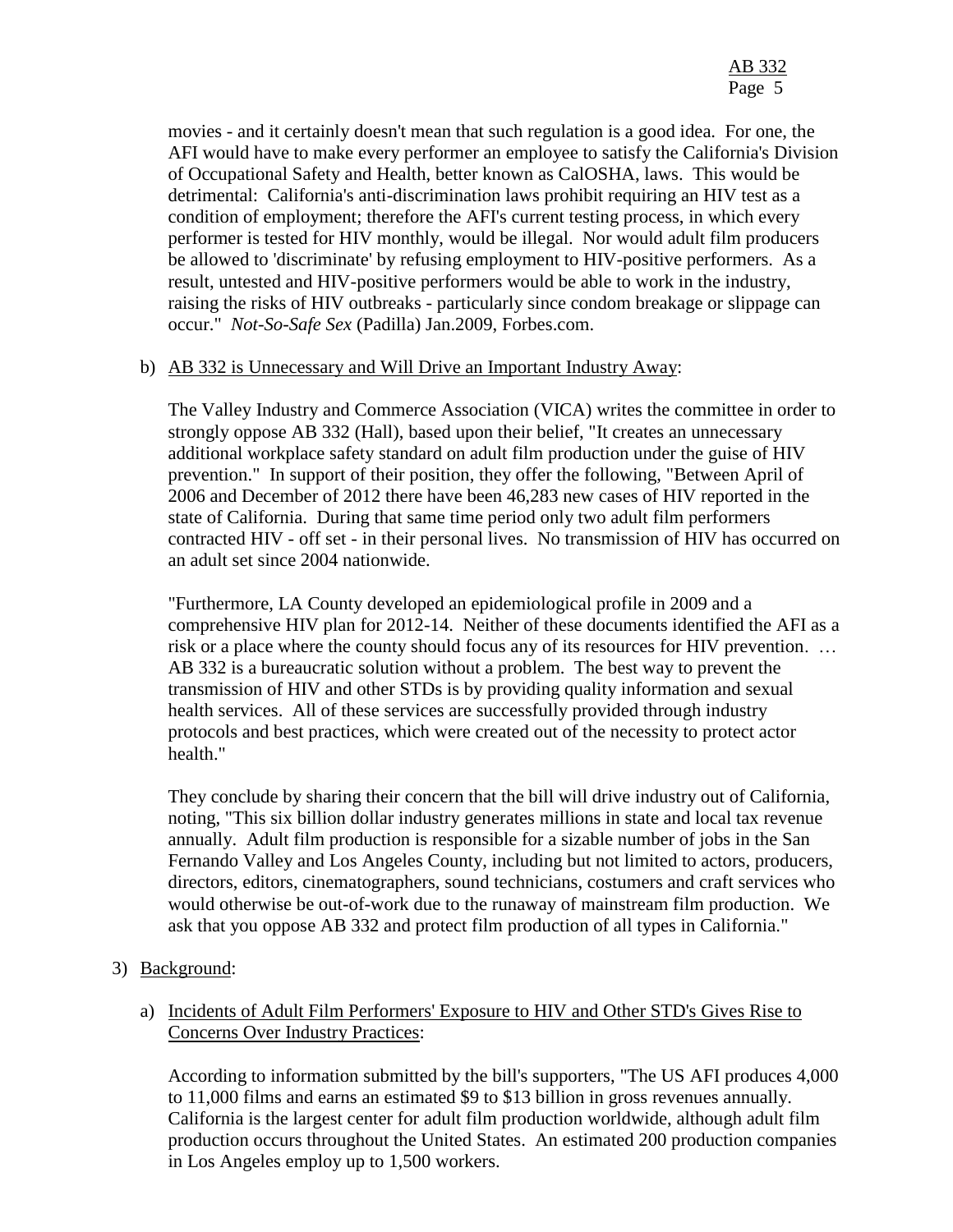The supporters and opponents of this measure provided the committee with voluminous and often contradictory statistics about the incidence of STDs in the AFI, and the threat that exists for performers in being exposed to these pathogens. There is consensus however, that a number of highly publicized events surrounding outbreaks of the HIV virus within the community of adult performers raised the public profile of this intraindustry issue, and have drawn the attention of various regulatory bodies. A brief recitation of these events includes a 1980's outbreak which led to a number of deaths and led to the current system of testing within the industry. Another outbreak in 2004 saw three actors test positive for HIV, and resulted in a voluntary month long shut down of the industry. In both 2009, and 2010, one person was discovered to be infected by the industry testing process, however according to a Los Angeles Times story, LA County Public Health officials believe unreported incidents may be as high as 16 in 2009.

Outbreaks such as those detailed above have drawn concern from many quarters, including the American Public Health Association, who wrote the following in their position paper entitled: *Prevention and Control of Sexually Transmitted Infections and HIV Among Performers in the Adult Film Industry.*

"The industry's method for responding to outbreaks of STDs and HIV among performers in the heterosexual segment of the industry is voluntary STD/HIV testing. Although testing can contain the spread of disease, it does not prevent its spread. Another limitation in the industry's use of STD/HIV testing is the time period in which tests are conducted. The current industry practice is to test performers every 30 days; however, a performer could be exposed to an STD infection immediately after testing, have no symptoms, be highly infectious, and unknowingly transmit the infection to others. The 30-day testing requirement is not consistent with incubation periods for most STDs and may therefore miss detection of disease.

"Despite repeated recommendations from local public health officials, Cal/OSHA, and a Legislative hearing on how to make the AFI safer, industry practices remain unchanged. … Flagrant violation of other Cal/OSHA worker protections remains. Performers must still pay all STD screening tests - a violation of Cal/OSHA standards, which requires the employer to pay for medical monitoring. Further, to work, performers must take an STD/HIV test and furnish test results to their employer (production company) who posts and shares these results with other production companies in a database to which production companies and talent agencies subscribe. Performers with a negative test result can work, and those who are positive cannot work until they receive a negative test. This practice violates a worker's right to medical confidentiality and is not consistent with the Cal/OSHA Blood-borne Pathogen Standard, which requires employers to maintain a confidential medical record for each employee." American Public Health Association Policy Statement 20102, 11/9/2010.

#### b) Industry Response to Performer Exposure Events: Self-Regulation Through Testing:

The AFI has implemented voluntary compliance with CalOSHA's requirement for employers to have an exposure control plan (ECP) to minimize the risk of employee exposure to blood-borne pathogens. The following are excerpts from the AFI Blood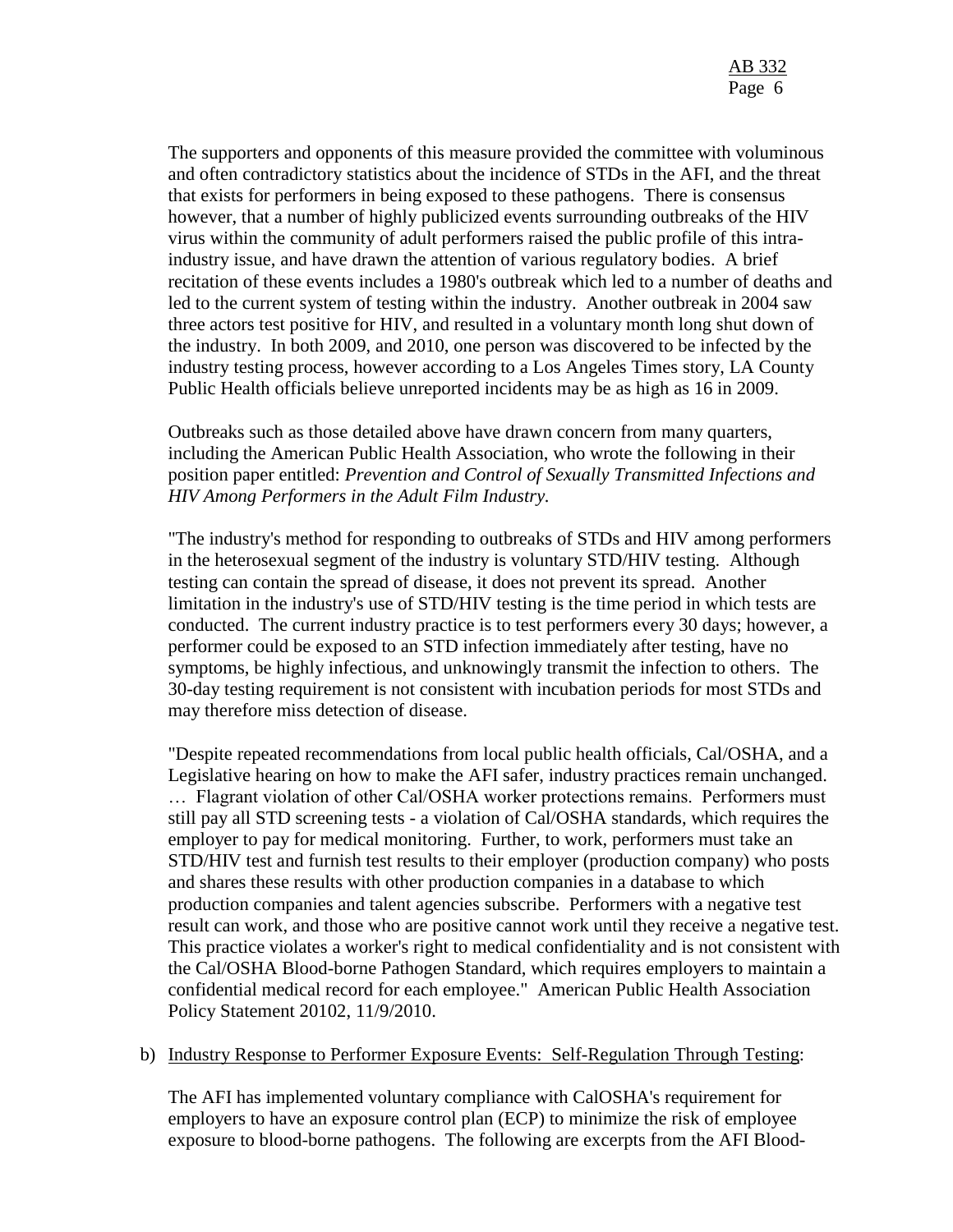borne Pathogens Exposure Control Plan, which was provided to the committee by the Adult Protection Health and Safety Services (APHSS).

Exposure Control Plan: This ECP is a key document to assist our company in implementing and ensuring compliance with the CalOSHA standard for blood-borne pathogens, thereby protecting our employees and contractors. This ECP contains the following:

- Determination of employee and contractor exposure
	- Implementation of various methods of exposure control including:
		- Universal precautions
		- Work practice controls
		- Personal protective equipment
		- Housekeeping
- Post exposure evaluation and follow-up
- Communication of hazards to employees and contractors
- Employee and contractor training/education
- Recordkeeping
- Procedures for evaluating circumstances surrounding exposure incidents

Testing: APHSS Testing Protocols require each performer to submit to regular testing for STDs, including HIV. According to information supplied by APHSS, performers must be tested at a minimum of every 28 days, and must take a blood test for HIV (by "PCR RNA" Aptima) and Syphilis (TREP-SURETM) cascading to RPR, and a urine test for Gonorrhea (by "ultra-sensitive DNA amplification") and Chlamydia (by "ultra-sensitive DNA amplification"). Following the results of these tests, the performers are listed as "Available" or "Unavailable" to work on an APHSS database.

Additional testing is recommended for performers new to the industry, and includes the following for female performers (re-examinations recommended every 6 months): Pelvic exam that includes, evaluation for herpes, genital warts, Rectal Pap smear (thin-prep with reflex HPV), PAP smear ("thin-prep with reflex HPV"), Vaginal culture for bacterial vaginosis, trichomonas, Hepatitis A, B & C, and Syphilis (an "RPR" and Trep-Sure test). For male performers (re-examinations recommended every 6 months), a genital exam including an evaluation for herpes and genital warts and rectal pap smear if you are a "bottom" (thin-prep with reflex HPV) is recommended.

#### 4) Committee Comments:

## a) The Model for AB 332 - Los Angeles County Ordinance Measure B - Facing a Pending Federal Lawsuit:

On November 6, 2012, voters in the County of Los Angeles approved Measure B, which makes findings and declarations regarding the AFI, and requires performers and certain others engaged in defined sexual activity in the making of adult films to wear condoms during production. Measure B also requires producers of adult films to pay an annual fee to the county's Department of Public Health and obtain a permit. Under Measure B, all principals and management-level employees of adult entertainment-producing companies must undergo blood-borne pathogen training. As the author has stated, AB 332 is intended to expand upon Measure B and take its worker protections statewide.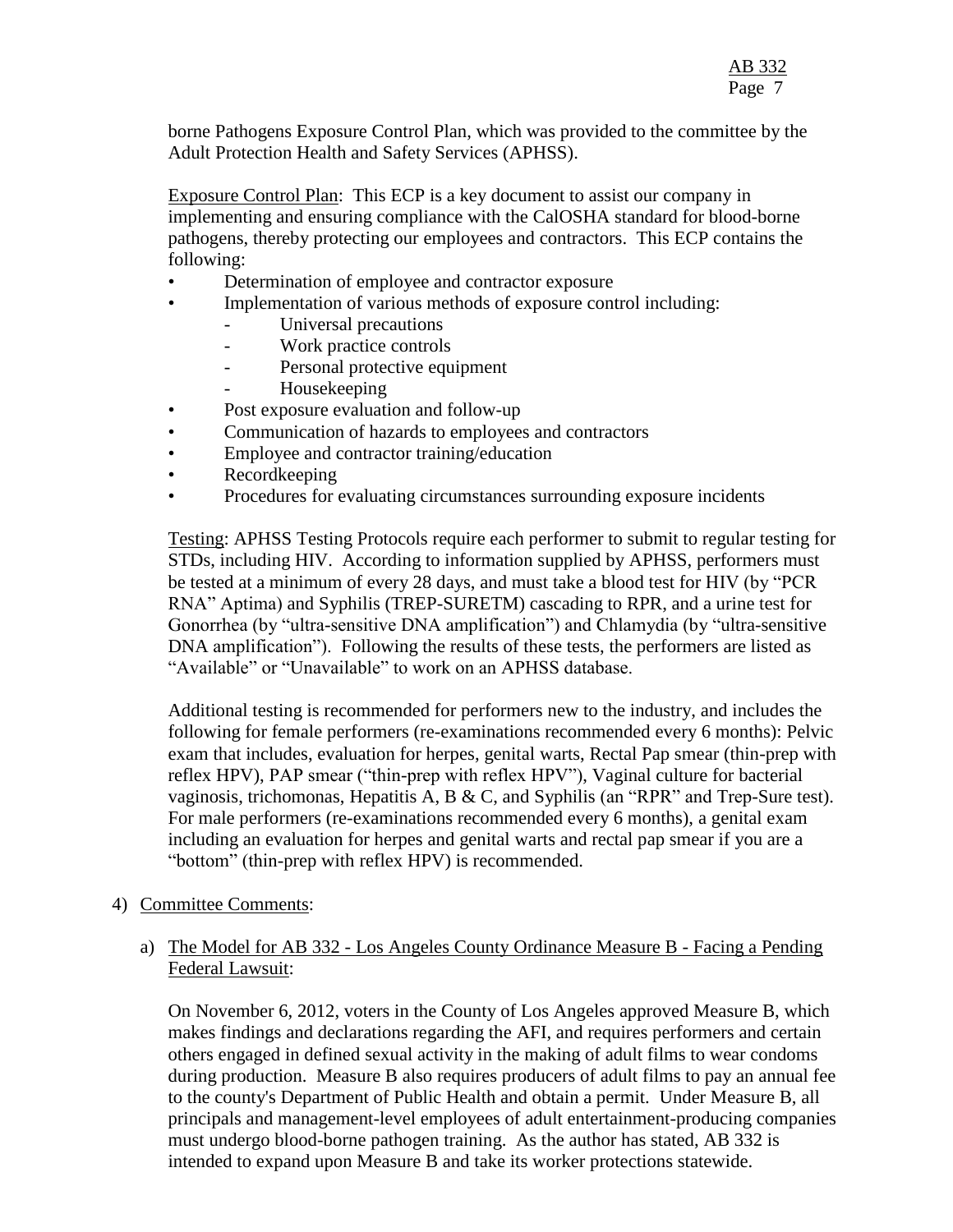Measure B is currently facing a federal lawsuit, filed in January of this year. Adult filmmakers Vivid Entertainment and Califa Productions as well as adult entertainment actors Kayden Kross and Logan Pierce filed suit against Los Angeles County in the US Federal District Court, on the grounds that Measure B is unconstitutional. The suit argues that the law violates the First Amendment right to free expression and further claims the measure is unnecessary based upon existing industry regulations protecting against HIV/AIDS and other diseases. (Additionally, the lawsuit challenges the county's authority to regulate the industry under the new law.)

Given that Measure B and AB 332 contain similar provisions regarding work place safety standards for the AFI, and specifically the use of condoms by performers and others in adult film, it may be anticipated that the constitutional issues raised in the suit against Measure B would be similar to those raised against enforcement of AB 332.

Typically, it has been the policy of this committee to withhold action on issues which are currently pending before the courts.

## b) CalOSHA is Already Drafting Workplace Safety Regulations Specific to the AFI:

According to the sponsors of AB 332, they petitioned CalOSHA to begin a rulemaking process to address the health and safety needs of the AFI. This process is ongoing, and CalOSHA has held hearings, solicited testimony, and is engaged in the rule-making process to determine an appropriate standard for a specific blood-borne pathogen control plan for the AFI.

According to their website, the mission of the Occupational Safety & Health Standards Board (Board) is "To promote, adopt, and maintain reasonable and enforceable standards that will ensure a safe and healthful workplace for California workers. The Occupational Safety and Health Standards Board conduct monthly open public meetings to consider proposed revisions of the California Code of Regulations." As public hearing regulations, their supporting documents (an informative digest and initial statement of reasons), and agenda of the meeting become available and are posted on their webpage.

Once a regulation is adopted by the Board, it is submitted to the Office of Administrative Law (OAL) for approval and submittal to the Secretary of State. OAL has 30 working days to approve or deny the regulation. Generally, if approved and submitted to the Secretary of State, the regulation becomes effective 30 days from the date of submittal.

AB 332 would provide that the Board shall adopt emergency regulations and implement its provisions by July 1, 2014. Adoption of AB 332 thus would circumvent the current CalOSHA public input and hearing procedure, and would substitute its provisions regarding the standard for prevention of the spread of infection and disease for that of the regulatory authority charged with making such determinations.

#### c) Constitutional Questions Raised by Proposed Legislation:

Most adult entertainment is entitled to some degree of First Amendment protection. For example, in *City of Erie, et al. v. Pap's A.M*. (2000) 529 U.S. 277, 289, the Supreme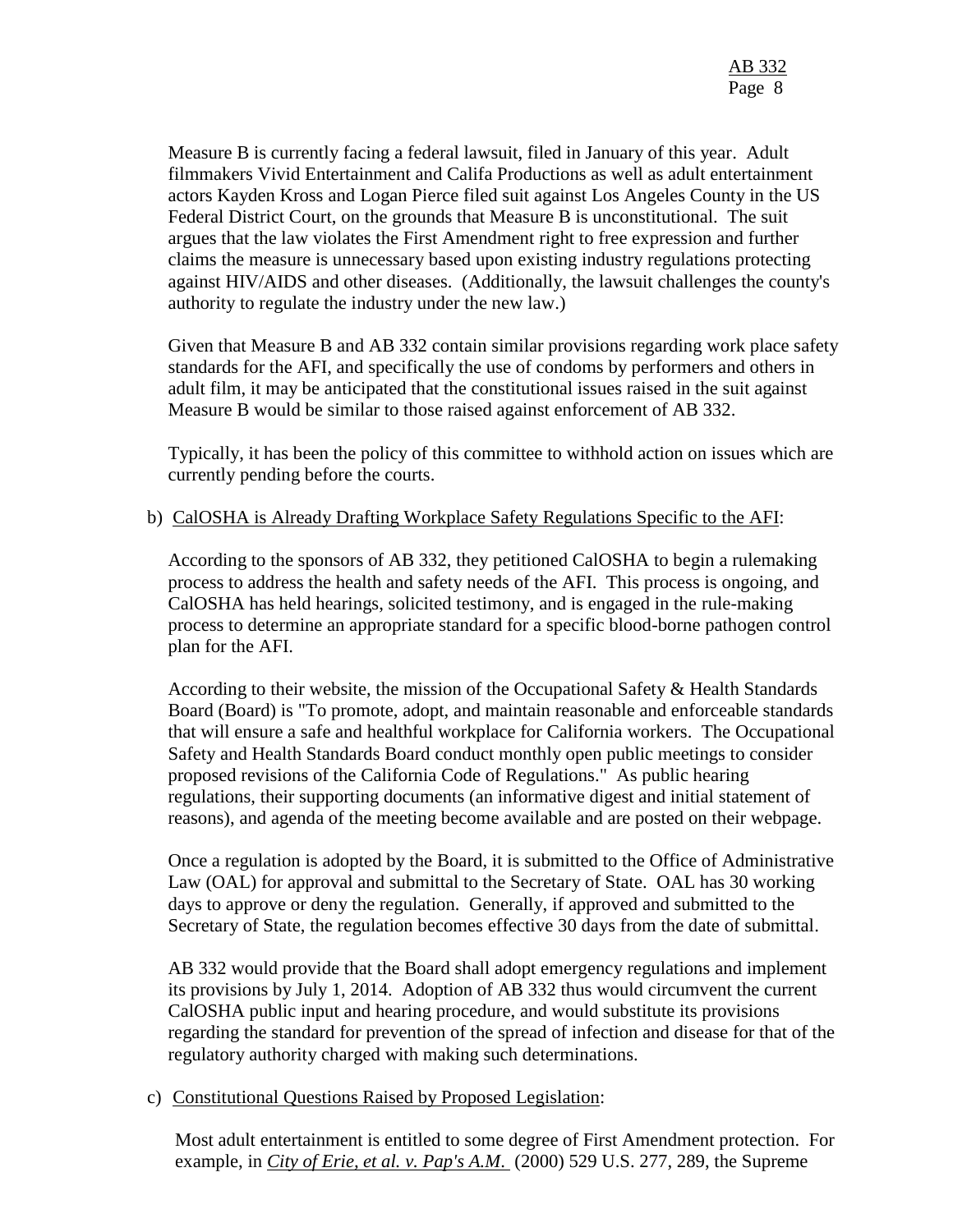Court noted that nude dancing is expressive conduct, although the Court found that it fell "within the outer ambit of the First Amendment's protection".

(It should be noted, however, that there are two types of pornography that receive no First Amendment protection - obscenity and child pornography. Under the Supreme Court's 1973 decision in *Miller v. California* (1973) 413 U.S. 15, jurors must consider several factors in determining whether matter is obscene. These include whether the average person, applying contemporary community standards, would find that the work, taken together, applies to prurient interests; the work depicts or describes, in a patently offensive way, sexual conduct specifically defined by state law; and, the work, taken together, lacks serious literary, artistic, political or scientific value.)

Any law targeting the negative secondary effects of adult entertainment (such as the spread of infectious disease) will likely be subject to the intermediate level of review set forth in *United States v. O'Brien* (1968) 391 U.S. 367. In *O'Brien,* the Supreme Court applied a four-factor test in evaluating a restriction on symbolic speech. The first factor of the *O'Brien* test is whether the government regulation is within the constitutional power of the government to enact. The second factor is whether the regulation furthers an important or substantial government interest. Under the third factor, the government interest must be unrelated to the suppression of free expression. The fourth and final O'Brien factor is whether the restriction is no greater than necessary to the furtherance of the government interest.

The making of non-obscene pornographic films has been found to enjoy constitutional protection as an exercise of free speech. In the seminal case of the *People v. Freeman* (1988) 46 Cal.3d 419, the California Supreme Court stated, "Regardless of our view of the social utility of this particular motion picture, our analysis must begin with the premise that a non-obscene motion picture is protected by the guaranty of free expression found in the First Amendment."

In *Freeman*, the court was confronted with the question of whether the "making of a film" could be regulated as conduct apart from the first amendment protections afforded to the "content" of the film. Freeman was an adult film producer charged with pandering in the production of his films. The court held it could not, saying, "the People argue that there is a distinction between 'speech' (e.g., a film), which is constitutionally protected under the First Amendment so long as it is not obscene, and 'conduct' (the making of the film), which may be prohibited without reference to the First Amendment. Such a distinction is untenable in this case."

The court then further analyzed the question under the *O'Brian* test, wherein United States Supreme Court set forth standards to determine the constitutional propriety of governmental regulation of "conduct" which also contains elements of "speech." As is relevant here, the state's interest in prosecuting Freeman was asserted to be prevention of the spread of communicable disease, including HIV. However, the Court held that stated rationale would not overcome Mr. Freeman's rights to free expression under the First Amendment, stating, "Even if the regulation attempted here were within the constitutional power of the Legislature and the governmental interest could be found to be important, the application of Section 266i in the manner advocated would clearly run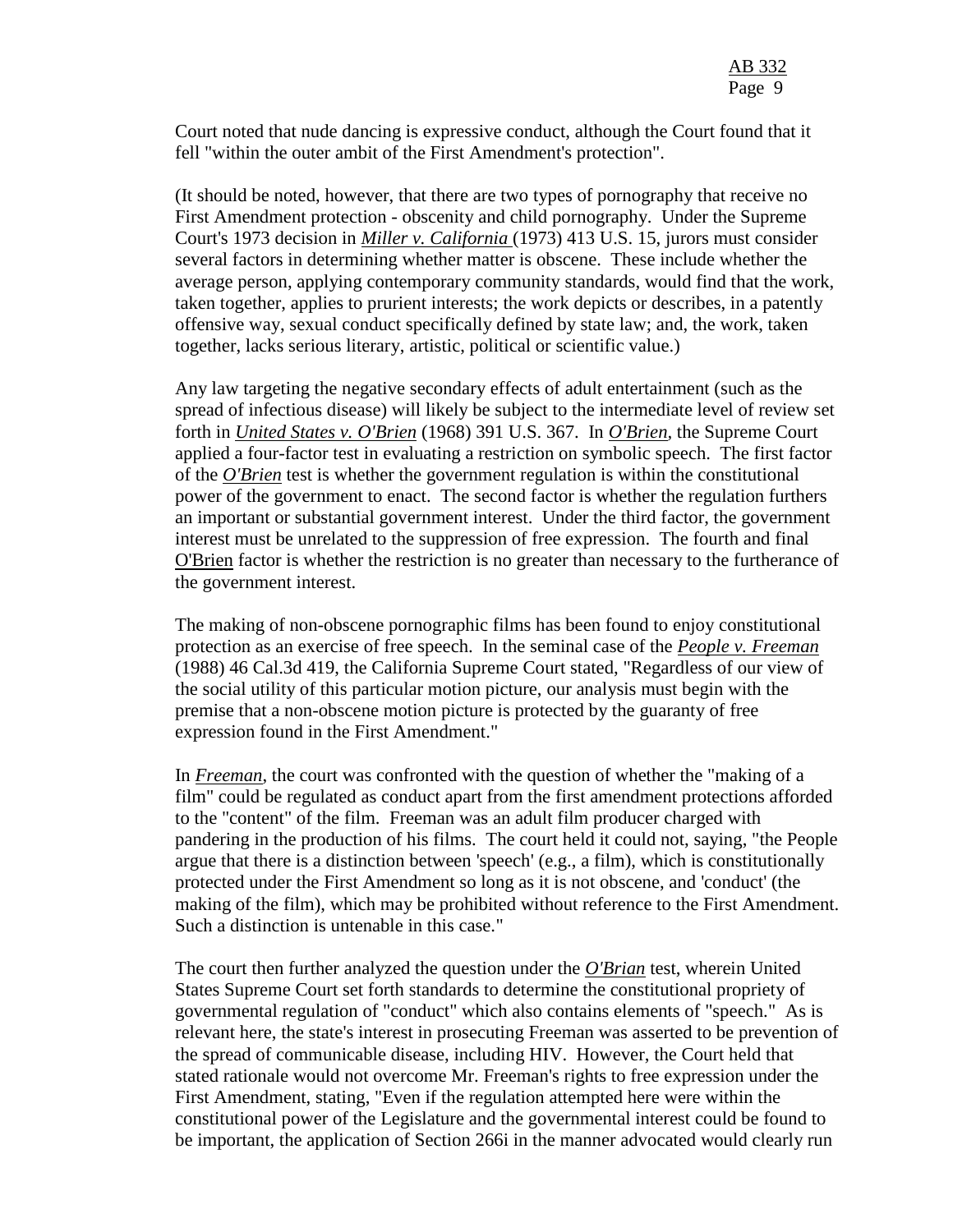afoul of the requirement that the governmental interest be unrelated to the suppression of free expression."

Here, the author has attempted to avoid constitutional pitfall by providing that "nothing in this section should be construed to require condoms, barriers, or other personal protective equipment to be visible in the final production of an adult film," suggesting that this language shields the bill from challenge based on the main thrust of the measure, which is the requirement that adult film actors must use "condoms and other protective barriers whenever acts of vaginal and anal intercourse are filmed."

In *Vivid Entertainment vs. County of Los Angeles*, an additional constitutional claim against Measure B is made which could be raised similarly against AB 332, based upon prior restraint upon protected free speech under 42 U.S.C. Section 1983. In their complaint Vivid asserts, "Measure B pre-emptively prohibits the production of and adult film…if the performers do not use condoms for all acts of anal or vaginal sex, even if in their sound discretion and artistic judgment they would opt to forgo doing so, Measure B thus violates the First Amendment by standing as an unconstitutional prior restraint upon protected expression and the creation and distribution of protected speech."

There are two ways in which the government may attempt to restrict speech. The more common way is to make a particular category of speech, such as obscenity, subject to criminal prosecution or civil suit, the second way is by prior restraint, which may occur in two ways. First, a statute may require that a person submit the speech that he wishes to disseminate - a movie, for example - to a governmental body for a license to disseminate it - e.g., to show the movie, or a court may issue a temporary restraining order or an injunction against engaging in particular speech.

With respect to both these types of prior restraint, the Supreme Court has written that "any system of prior restraint of expression comes to this Court bearing a heavy presumption against its constitutional validity." (Supra)

Prior restraints, it has held, are the most serious and the least tolerable infringement on First Amendment rights, finding "a prior restraint … by definition has an immediate and irreversible sanction. If it can be said that a threat of criminal or civil sanctions after publication 'chills' speech, prior restraint 'freezes' it at least for the time." *Nebraska Press Association v. Stuart*, 427 U.S. 539, 559 (1976)

#### 5) Prior Related Legislation:

- a) AB 847 (Salas), of the 2009-10 Legislative Session, would have imposed a 20% tax on retailers that operate adult entertainment venues which would be transferred to the Adult Entertainment Venue Impact Fund, which would have been created by this bill. AB 847 was returned to the Chief Clerk pursuant to Joint Rule 62(a).
- b) AB 2914 (Charles Calderon), of the 2007-08 Legislative Session, would have imposed an 8.3 % tax on the sale of, or the storage, use, or other consumption of, tangible personal property that is adult material which would be transferred to the Adult Entertainment Impact Fund, which would have been created by this bill. AB